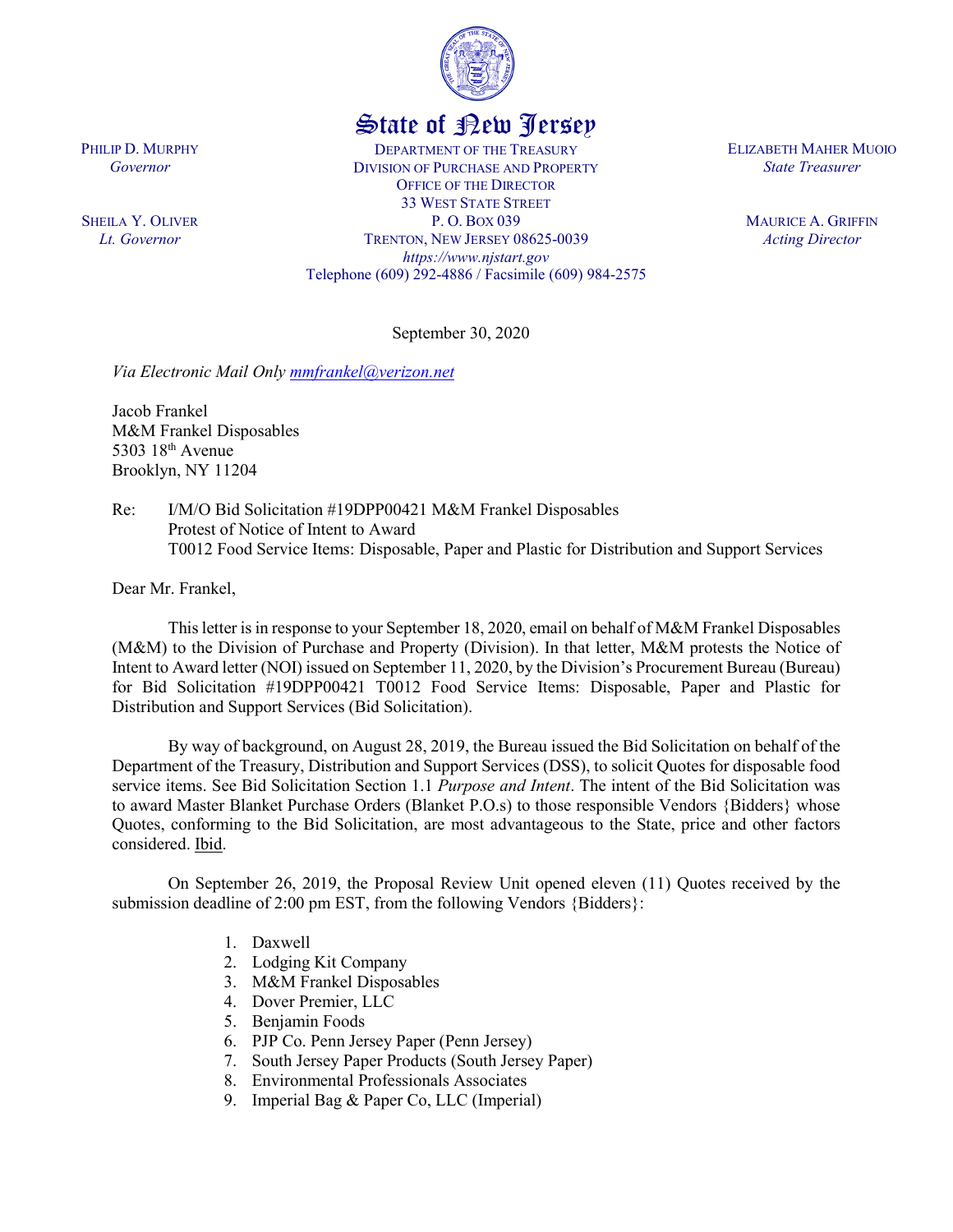10. WB Mason Co. Inc. (WB Mason)

11. Trinity Sales & Marketing, LLC

After conducting a preliminary review of the Quotes received, the Proposal Review Unit forwarded the Quotes to the Bureau for review and evaluation consistent with the requirements of Bid Solicitation Section 6.6 *Evaluation Criteria*.

On August 26, 2020, the Bureau completed the Recommendation Report that recommended Blanket P.O. awards to M&M, Imperial, WB Mason, Penn Jersey, and South Jersey Paper. Accordingly, on September 11, 2020, the Bureau issued the NOI advising all Vendors {Bidders} that it was the State's intent to award the Blanket P.O.s consistent with the Recommendation Report.

On September 18, 2020, M&M submitted a protest to the Division stating:

We would like to bring to your attention that the bid line #7 of the food service bid #19DPP00421 that was awarded to Imperial is fraudulent as they do not sell the brand Penny Plate. We contacted the manufacturer to verify and they confirmed that they do not sell their products to that company. We also contacted Imperial directly to inquire and they confirmed that they do not carry that brand.

I am certain that the specs of their aluminum pan will not match the required specifications. We strongly protest this award. Therefore, we would like to request a resubmittal of bids for this item.

[See M&M's September 18, 2020 email.]

The protest was forwarded to Imperial who was given an opportunity to respond to the allegations raised. On September 18, 2020 Imperial responded to the protest stating:

> This email is being sent regarding a dispute for bid solicitation 19DPP00421, line 7. Imperial Dade stocks and actively purchases the item in question. We have provided a screen shot of the item in our internal ERP system showing on hand inventory. In addition, I have also attached recent po's further corroborating the item is purchased by Imperial Dade.

> We hope the information provided is sufficient to address the concerns put forth.

In consideration of the M&M's protest, I have reviewed the record of this procurement, including the Bid Solicitation, the Quotes received, the protest, the relevant statutes, regulations, and case law. The issues raised by M&M are sufficiently clear such that a review of the record of this procurement has provided me with the information necessary to determine the facts of this matter and to render an informed final agency decision on the merits of the protest based on the written record. I set forth herein my final agency decision.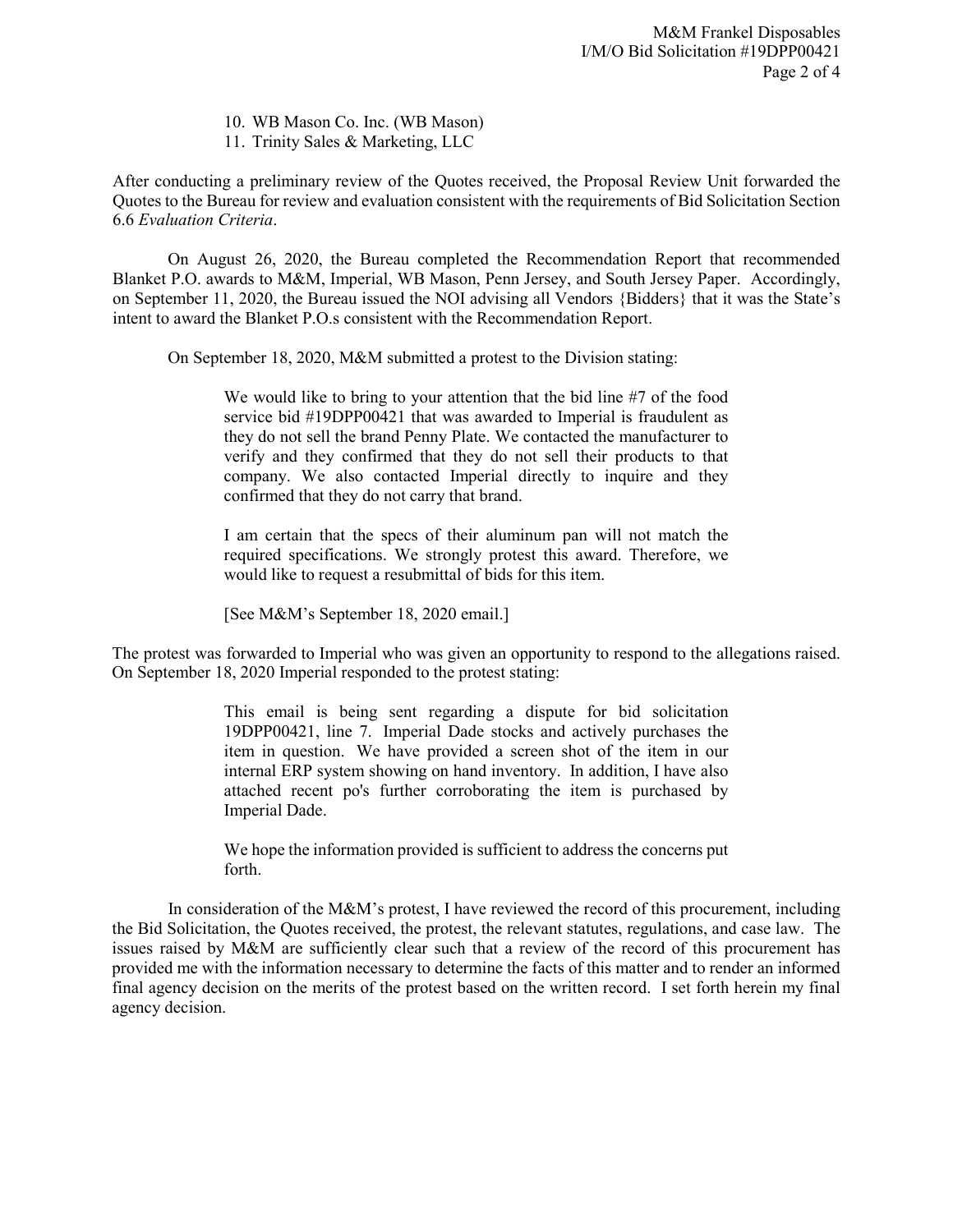A review of the record of this procurement reveals that Bid Solicitation Section 3.1 *Product Specifications* set forth detailed requirements for the disposable products sought. As to price line 7, the Bid Solicitation specified as follows:

| Price<br>Line | <b>Item Description</b> | <b>Specifications</b>                       | Packaging | <b>Approved</b><br><b>Products</b> |
|---------------|-------------------------|---------------------------------------------|-----------|------------------------------------|
| 7             | Aluminum Trays,         | Tray Material: The material shall be        | 250 trays | D&W Wilkinson                      |
|               | Carry-Out, Three (3)    | aluminum                                    | per Case  | C <sub>26</sub>                    |
|               | Compartments with       |                                             |           |                                    |
|               | Semi Heat Resistant     | Capacity: Aluminum Trays shall have a       |           | Durable $\#210-35-$                |
|               | cover, 250 per Case     | minimum capacity of 20 fluid ounces         |           | L <sub>250</sub>                   |
|               |                         | and maximum capacity of 25 fluid            |           |                                    |
|               |                         | ounces                                      |           | Handi-Foil                         |
|               |                         |                                             |           | $\#210L$                           |
|               |                         | Cover Material: The lid cover material      |           |                                    |
|               |                         | shall be comprised of foil board            |           | Penny Plate                        |
|               |                         |                                             |           | #0739-030NC-                       |
|               |                         | Dimensions: The dimensions shall be a       |           | C <sub>002</sub>                   |
|               |                         | minimum length of 8 inches to               |           |                                    |
|               |                         | maximum of 9 inches; minimum width          |           | Penny Plate                        |
|               |                         | of 5.85 inches; minimum depth of 1.4        |           | #0739-035NC-                       |
|               |                         | inches to maximum of 2 inches               |           | CO <sub>01</sub>                   |
|               |                         | Weight: The weight shall be a minimum       |           | Penny Plate                        |
|               |                         | of $1.05$ ounces $(29.76 \text{ grams})$ to |           | #7139-035NC-                       |
|               |                         | maximum of 1.75 ounces (49.60 grams)        |           | C <sub>001</sub>                   |

Further, the Bid Solicitation noted that "[t]he approved brands/products identified herein have been deemed by the State to meet all specifications however, any products that meet or exceed the specifications will be considered as equivalents. See Section 4.4.5.2 for additional information."

Eight (8) Vendors {Bidders} submitted Quotes in response to price line 7. Four (4) of the Vendors {Bidders} proposed products that did not meet the specifications identified in Bid Solicitation Section 3.1 *Product Specifications*. M&M was one of the Vendors {Bidders} who's submitted product for price line 7 did not meet the product specifications set forth in the Bid Solicitation; therefore, M&M was not eligible for an award of price line 7. In response to price line 7, Imperial submitted a Quote for Penny Plate #0739- 030NC-C002, one of the approved products listed in the Bid Solicitation. Having submitted the lowest price responsive Quote for price line 7, Imperial was listed as the intended awardee on the NOI.

In the protest, M&M alleges that Imperial's Quote for price line 7 is fraudulent stating that Imperial does not sell the Penny Plate brand. See M&M's September 18, 2020, email. In support of its statement M&M states that it contacted the manufacturer who stated that it does not sell its products to Imperial and that it contacted Imperial who stated that it does not sell the Penny Plate brand. Ibid. M&M did not provide any documentary support for its allegation.

In response to the protest, Imperial stated that it "stocks and actively purchases" the Penny Plate brand. In support of its statement, Imperial provided a screenshot of its inventory system and a recent invoice from Penny Plate demonstrating that it does purchase products from Penny Plate.

In further support of its protest, on September 29, 2020, M&M wrote to the Division's Hearing Unit stating that "that there is no production date available for the item. If the item will not be on the market for an unspecified amount of time, this brand should be removed from the bid." In support of this statement, M&M included an excerpt of an email correspondence with its supplier regarding the product sought. A